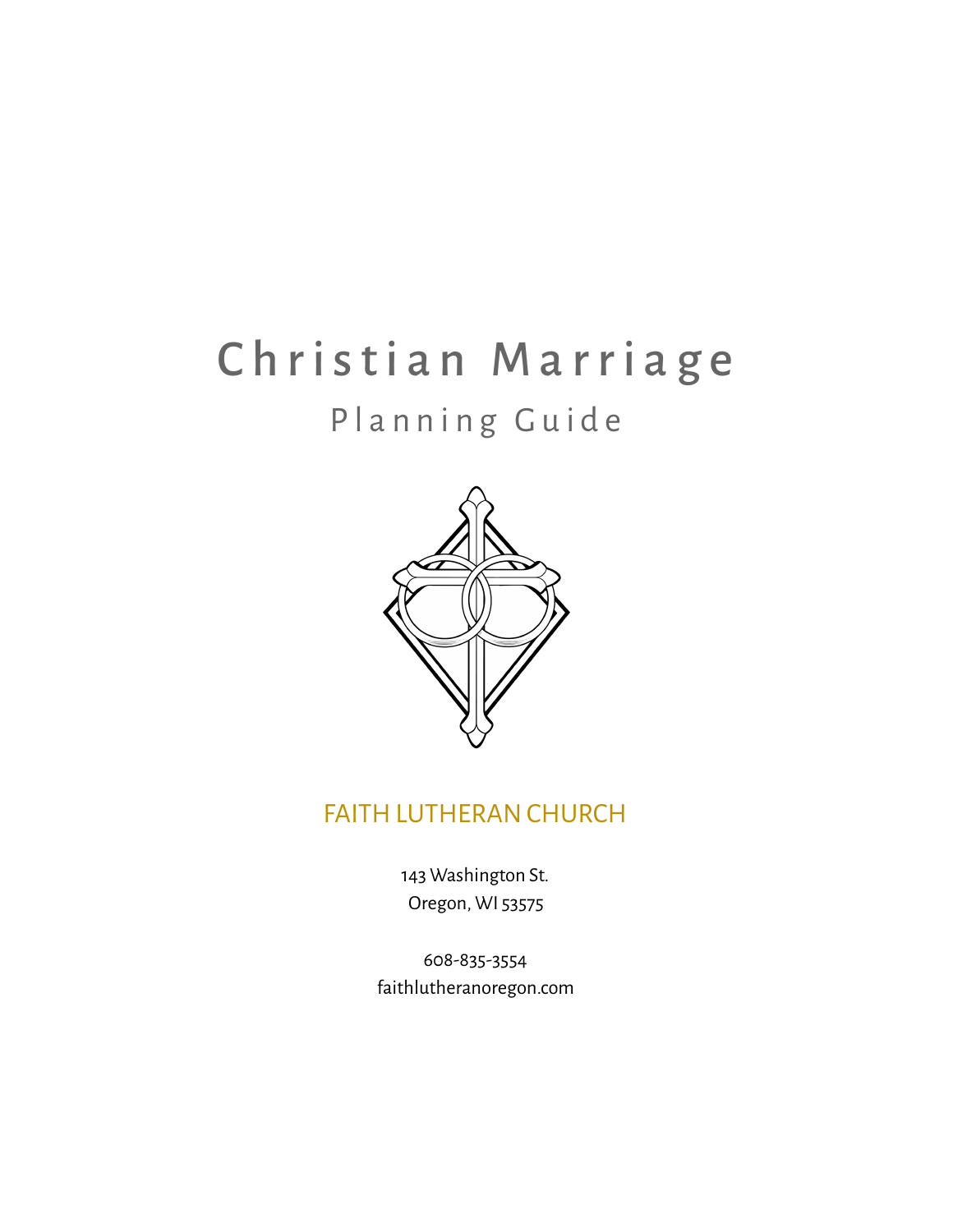| <b>INTRODUCTION</b>                               | 3                 |
|---------------------------------------------------|-------------------|
| <b>MARRIAGE REQUEST FORM</b>                      | 4                 |
| <b>MARRIAGE APPROVAL FORM</b>                     | 5                 |
| <b>CHECK LIST &amp; TIMES</b>                     | 7                 |
| <b>THE BASICS</b>                                 | 8                 |
| PRELIMINARY ARRANGEMENTS                          | 8                 |
| REQUIREMENTS                                      | 8                 |
| <b>SUGGESTED FEES</b>                             | 8                 |
| <b>MARRIAGE COUNSELING</b>                        | 10                |
| GOOD NEWS 101                                     | 10                |
| PREMARITAL COUNSELING                             | 10                |
| PREMARITAL COUNSELING SESSION SCHEDULE            | 11                |
| <b>GENERAL INFORMATION &amp; POLICIES</b>         | 12                |
| <b>PARKING</b>                                    | 12                |
| <b>ACCESS FOR THE DISABLED</b>                    | 12                |
| <b>DRUG &amp; ALCOHOL POLICY</b>                  | 12                |
| <b>KITCHEN USE</b>                                | 12                |
| <b>RECEPTIONS</b>                                 | 12                |
| <b>MARRIAGE LICENSE</b>                           | 12                |
| <b>VISITING CLERGY</b>                            | $12 \overline{ }$ |
| <b>WEDDING SERVICE INFORMATION &amp; POLICIES</b> | 13                |
| THE REHEARSAL                                     | 13                |
| <b>DRESSING ROOMS &amp; KITCHEN</b>               | 13                |
| THE SANCTUARY                                     | 13                |
| <b>DECORATIONS</b>                                | 14                |
| CANDLES                                           | 14                |
| <b>FLOWERS</b>                                    | 14                |
| PHOTOGRAPHY / VIDEOGRAPHY                         | 14                |
| <b>MISCELLANEOUS</b>                              | 15                |
| <b>SERVICE PLANNING</b>                           | 16                |
| ORDER OF CHRISTIAN MARRIAGE                       | 16                |
| <b>VOWS</b>                                       | 16                |
| MUSIC GUIDANCE                                    | 16                |
| <b>HYMNS</b>                                      | 17                |
| THE HOMILY & LESSONS                              | 18                |
| <b>BULLETIN</b>                                   | 18                |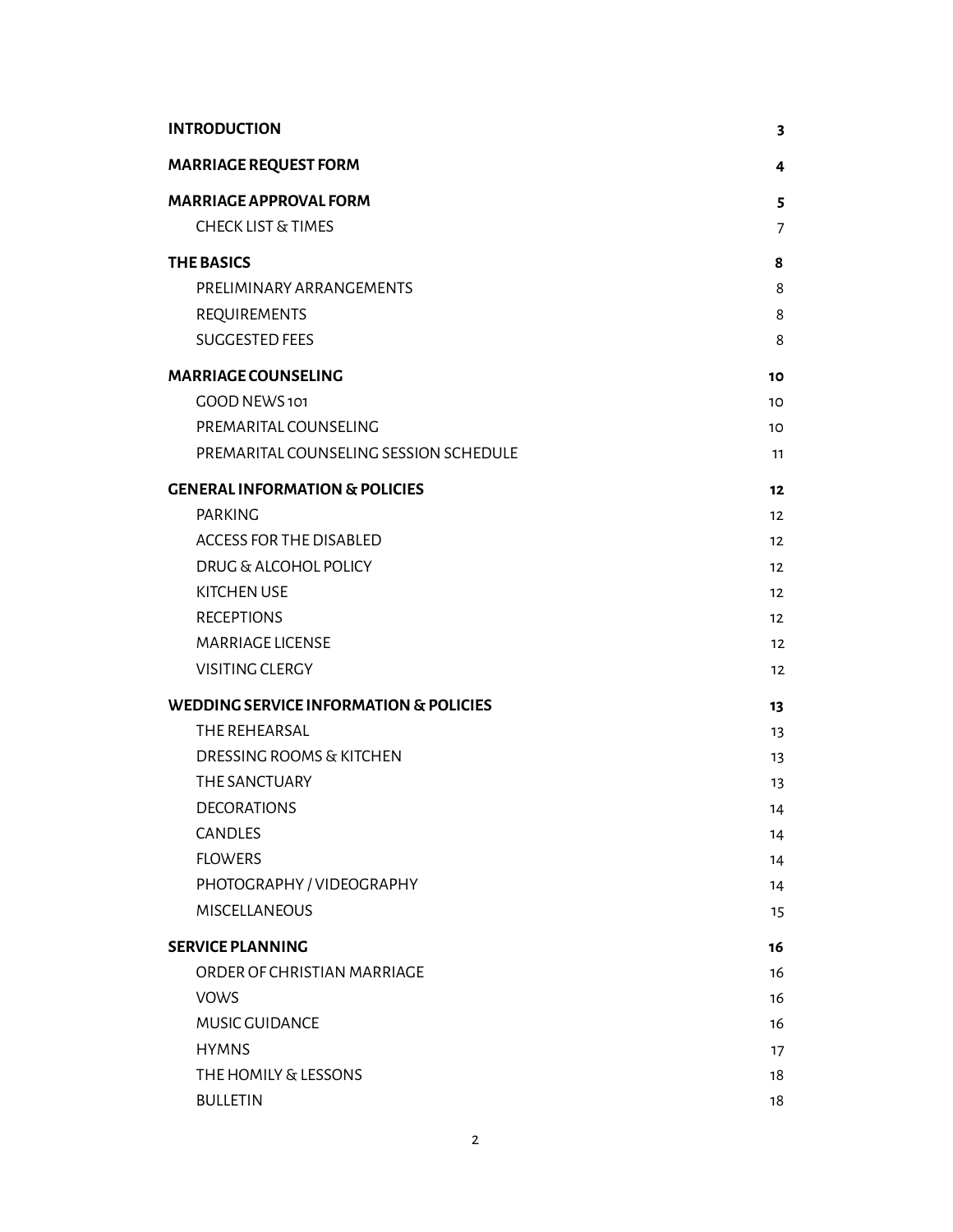## INTRODUCTION

<span id="page-2-0"></span>Congratulations on your engagement! You are at the beginning of an important journey, one that relects the love that Christ has shown to us. We are honored that you want Faith Lutheran Church to share in your joy on your wedding day.

This booklet serves as a summary of the policies and procedures for marriages at Faith Lutheran Church or performed by her pastor. We ask you to read through it prior to submitting the marriage request form.

This booklet also serves as a workbook for your marriage preparation and planning. Bring it with you for the premarital counseling sessions you will have with a pastor. It will be referenced often.

Ultimately, we pray the time you spend preparing to be married at Faith will further impress upon you that the most important thing about your wedding day is not the flowers, the clothes, the pictures, or the party. It is how God himself comes to you in his Word of the Gospel to bless those who receive him in humble, penitent faith. What God brings to your wedding is something you can build your lives together upon.

If you have further questions, feel free to contact our pastor. We want your wedding to be a joyful, Christ-centered occasion, and we are here to support you as you prepare. Thank you for inviting us to share this important day in your life.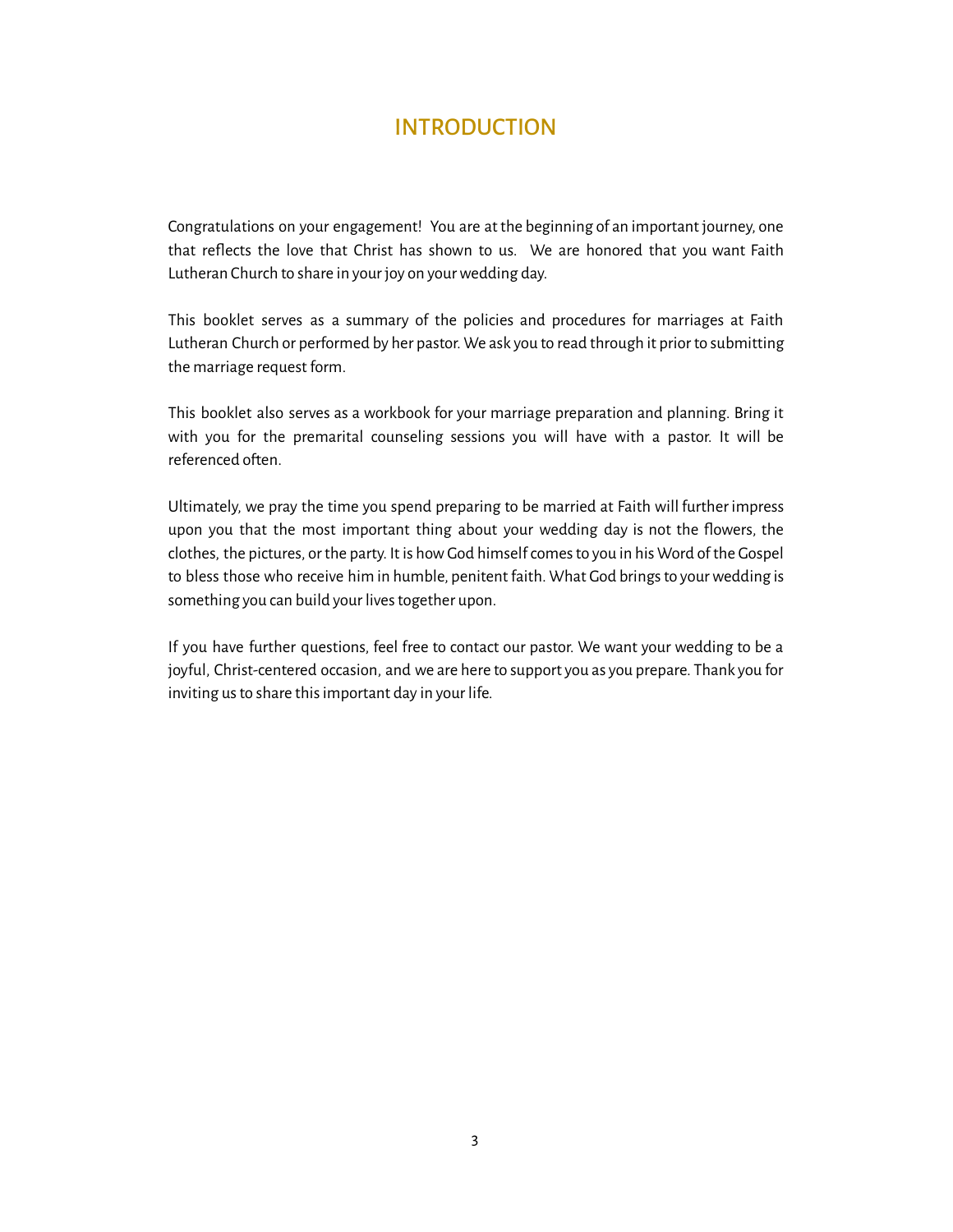## MARRIAGE REQUEST FORM

Faith Lutheran Church

<span id="page-3-0"></span>Thank you for your interest in holding your wedding at Faith Lutheran Church. Requests for marriages performed by our pastors are subject to approval by the congregation's board of elders. To make your request, please complete this form and submit it to a pastor. He will present it to the elders and inform you of their decision within the month.

| Faith Member: Yes / No |
|------------------------|
|                        |
|                        |
|                        |
|                        |
|                        |
|                        |
|                        |
|                        |
|                        |
|                        |
| Faith Member: Yes / No |
|                        |
|                        |
|                        |
|                        |

#### **AGREEMENT**

We have read through the Wedding Planning Guide for Faith Lutheran Church and we pledge to plan our wedding accordingly with a pastor's assistance.

| Date: | $\overline{1}$ |
|-------|----------------|
|       |                |
| Date: | $\overline{1}$ |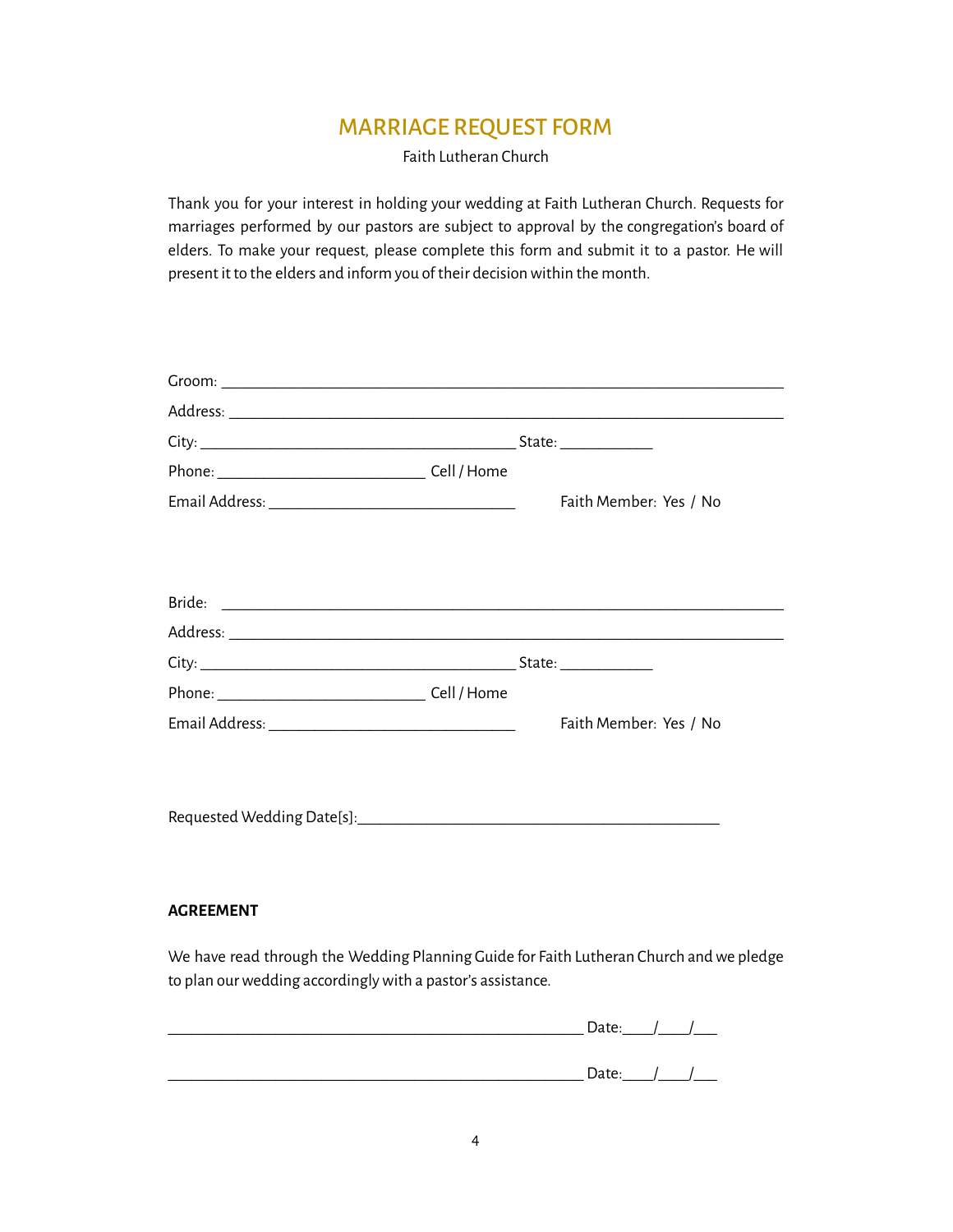## MARRIAGE APPROVAL FORM

Faith Lutheran Church

<span id="page-4-0"></span>

| Bride and Groom:                                                                          | having |
|-------------------------------------------------------------------------------------------|--------|
| consulted with the pastor and submitted a marriage request form to the Board of Elders is |        |
| hereby given permission to schedule their wedding on:                                     |        |

The Board of Elders has review the marriage request and has given its approval:

\_\_\_\_\_\_\_\_\_\_\_\_\_\_\_\_\_\_\_\_\_\_\_\_\_\_\_\_\_\_\_\_\_\_\_\_\_\_\_\_\_\_\_\_\_\_\_\_\_\_\_\_\_\_ Date:\_\_\_\_/\_\_\_\_/\_\_\_

*Elder Signature*

I commit to perform the above cited marriage in accord with the policies in the Wedding Planning Guide and the doctrine and practice of Faith Lutheran Church.

|  |  | <br>$\ddotsc$<br>- |  |  |
|--|--|--------------------|--|--|
|--|--|--------------------|--|--|

*Groom Signature*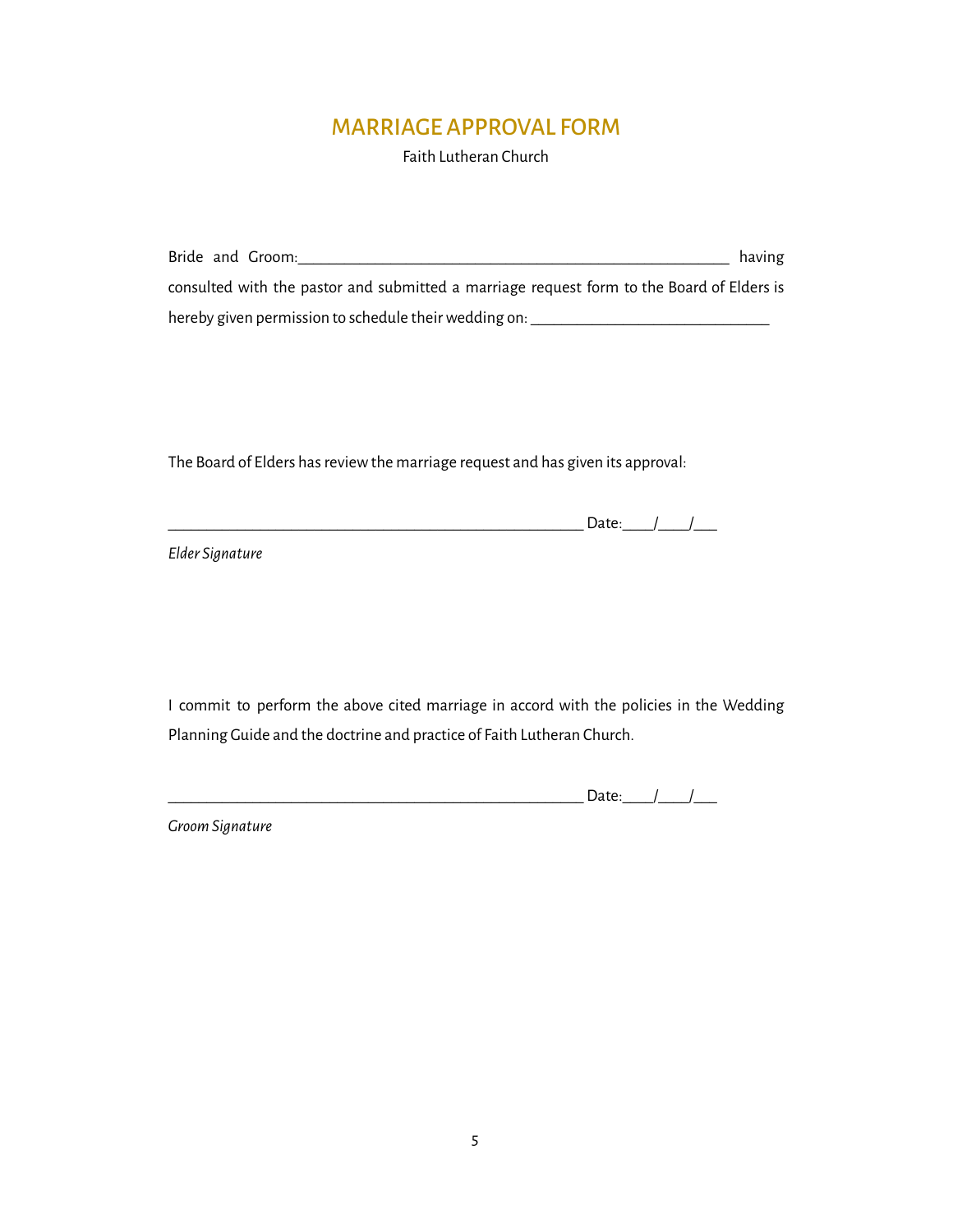## **MARRIAGE PLANNING FORM**

Faith Lutheran Church

| Phone: __________________________cell / home Fmail: ____________________________                                      |                                                                                           |  |
|-----------------------------------------------------------------------------------------------------------------------|-------------------------------------------------------------------------------------------|--|
|                                                                                                                       |                                                                                           |  |
|                                                                                                                       |                                                                                           |  |
| Phone: __________________________cell / home Fmail: ____________________________                                      |                                                                                           |  |
|                                                                                                                       |                                                                                           |  |
| Bridesmaids as appearing in the bulletin:                                                                             |                                                                                           |  |
|                                                                                                                       | the control of the control of the control of the control of the control of the control of |  |
| <u> 1989 - Johann John Harry, mars ar y brening ar y brening ar y brening ar y brening ar y brening ar y brening</u>  |                                                                                           |  |
| <u> 1989 - Johann Stoff, amerikansk politiker (d. 1989)</u>                                                           |                                                                                           |  |
|                                                                                                                       |                                                                                           |  |
|                                                                                                                       |                                                                                           |  |
|                                                                                                                       |                                                                                           |  |
| Groomsmen as appearing in the bulletin:                                                                               |                                                                                           |  |
|                                                                                                                       |                                                                                           |  |
|                                                                                                                       |                                                                                           |  |
| <u> 1989 - Johann Harry Harry Harry Harry Harry Harry Harry Harry Harry Harry Harry Harry Harry Harry Harry Harry</u> |                                                                                           |  |
|                                                                                                                       |                                                                                           |  |
|                                                                                                                       |                                                                                           |  |
|                                                                                                                       |                                                                                           |  |
| Ushers:                                                                                                               |                                                                                           |  |
|                                                                                                                       |                                                                                           |  |
|                                                                                                                       |                                                                                           |  |
|                                                                                                                       |                                                                                           |  |
|                                                                                                                       |                                                                                           |  |
| Junior Bridesmaids, Flower Girls, Ring Bearers as appearing in the bulletin:                                          |                                                                                           |  |
|                                                                                                                       |                                                                                           |  |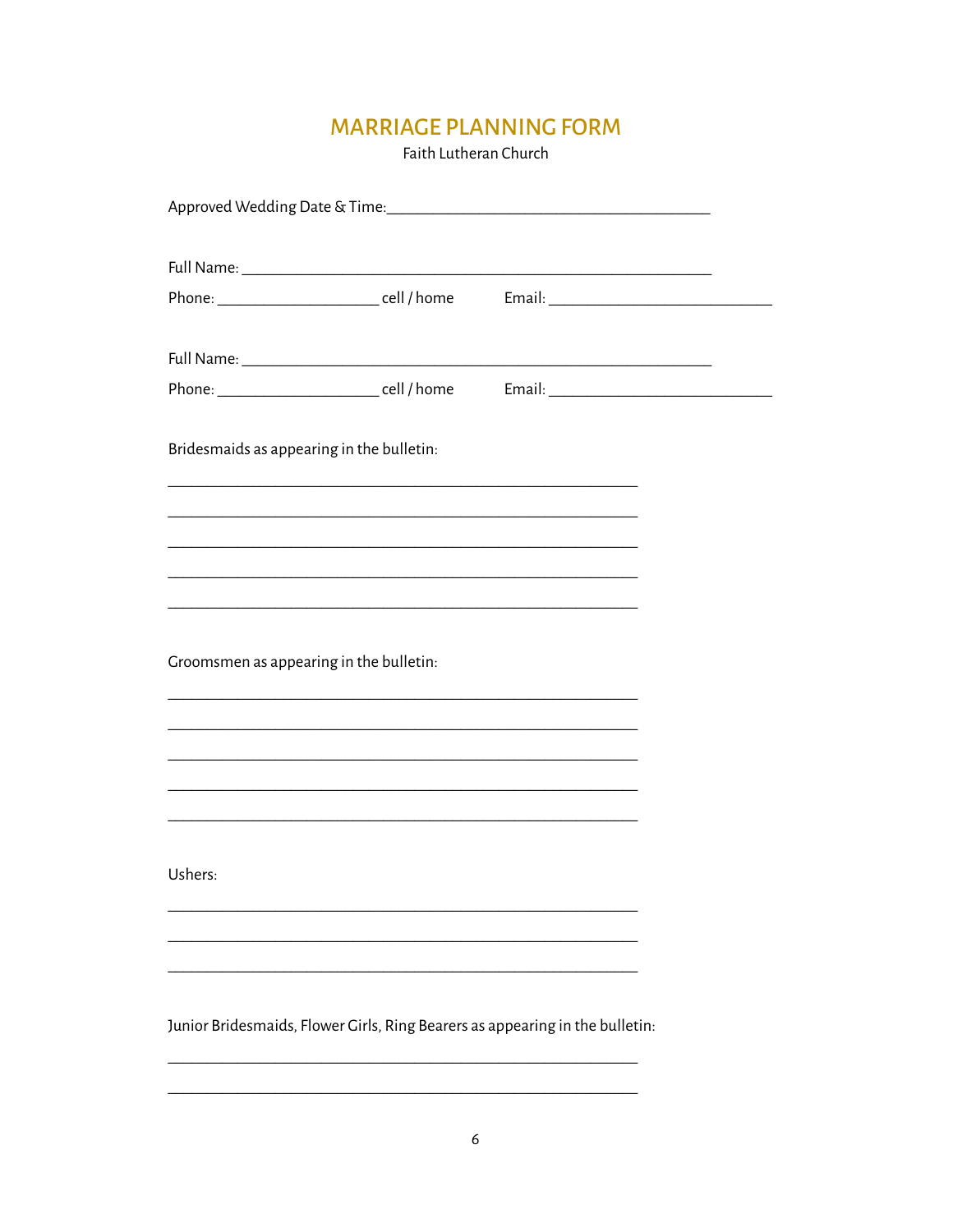|          | Rite: CW pg. 140 | ELH Handbook pg. 26                                                                                            | with Matins / Vespers |  |
|----------|------------------|----------------------------------------------------------------------------------------------------------------|-----------------------|--|
|          |                  | Processional Processional Processional Processional Processional Processional Processional Processional Proces |                       |  |
|          |                  |                                                                                                                |                       |  |
|          |                  |                                                                                                                |                       |  |
| Special_ |                  |                                                                                                                |                       |  |

\_\_\_\_\_\_\_\_\_\_\_\_\_\_\_\_\_\_\_\_\_\_\_\_\_\_\_\_\_\_\_\_\_\_\_\_\_\_\_\_\_\_\_\_\_\_\_\_\_\_\_\_\_\_\_\_\_\_\_\_\_

Processional / Dismissal / Seating Instructions

#### <span id="page-6-0"></span>CHECK LIST & TIMES

License\_

Flowers \_\_\_

Unity Candle \_\_\_ *(Thisis notsomething ourchurch provides. If you desireit, youwill need to purchase orrentthecandles yourself)*

Photos during service \_\_\_\_ *(pleasesee photo/video policy laterin this booklet)*

Video during service \_\_\_ *(pleasesee photo/video policy laterin this booklet)*

Group Photos \_\_\_\_\_ Time(s): \_\_\_\_\_\_\_\_\_\_\_

Rehearsal Date/Time: \_\_\_\_\_\_\_\_\_\_\_\_\_\_\_\_\_\_\_\_\_\_\_\_\_\_\_\_\_\_

Wedding Date Doors Open Time: \_\_\_\_\_\_\_\_\_\_\_\_\_\_\_\_\_\_\_\_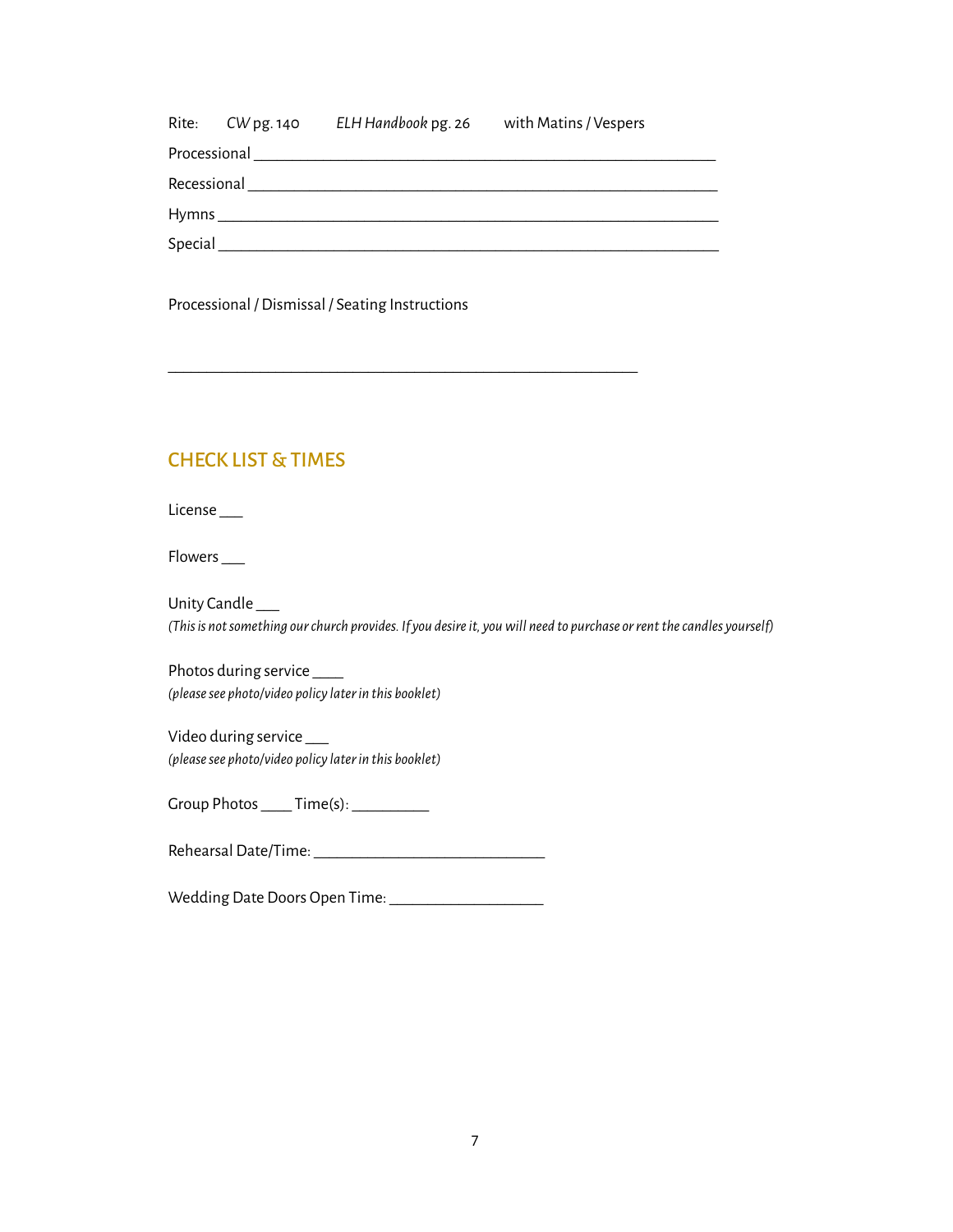## THE BASICS

#### <span id="page-7-1"></span><span id="page-7-0"></span>PRELIMINARY ARRANGEMENTS

All who wish to be married at Faith, or be married by her pastor are asked to fill out a "Marriage Request" form. This document istaken by the pastor to the board of eldersfor their approval of the pastor's officiating at the wedding and the wedding date.

Couples are asked to read the contents of this wedding planning guide as a prerequisite for making a request. Typically couples arrange a preliminary meeting with the pastor to walk through how weddings are done at Faith, select possible dates, and to ask questions prior to submitting a marriage request form.

#### <span id="page-7-2"></span>REQUIREMENTS

We receive many inquiries asking, "Do you have to be a member of your church in order to get married there?"

The short answer is no. You must, however,

- 1. Desire a Christian Marriage and not just a "church wedding." Part of beginning your new life together as a Christian couple meansfaithfulchurch attendance. You should be willing to consider our congregation as a possible church home.
- 2. Or, already be a member of a sister Evangelical Lutheran Synod (ELS) or Wisconsin Evangelical Lutheran Synod (WELS) congregation in a different community.
- 3. Meet the Scriptural prescription for marriage, found in Genesis 2:24, and quoted by Jesus in Matthew 19:5, and by Paul in Ephesians 5:31: "Therefore a man shall leave his father and mother and be joined to his wife, and they shall become one flesh."
- 4. Fulfill the premarital counseling sessions as dictated by our pastor.
- 5. Complete the Good News 101 course prior to your wedding date if either you or your fiancée is not a confirmed member of Faith or the ELS or WELS.
- 6. Agree to plan yourwedding service according to the policies and procedures detailed in this guide and the direction of our pastor.

#### <span id="page-7-3"></span>**SUGGESTED FEES**

The wedding fee is **\$300** for members and **\$500** for non-members. The member fee for weddings conducted ofsite without the use of our organist is **\$50**. The non-member fee is **\$100.**

The member wedding fee will apply when one or both parties getting married are Faith members. The wedding fee rate will be set based upon membership status one month prior to the wedding date.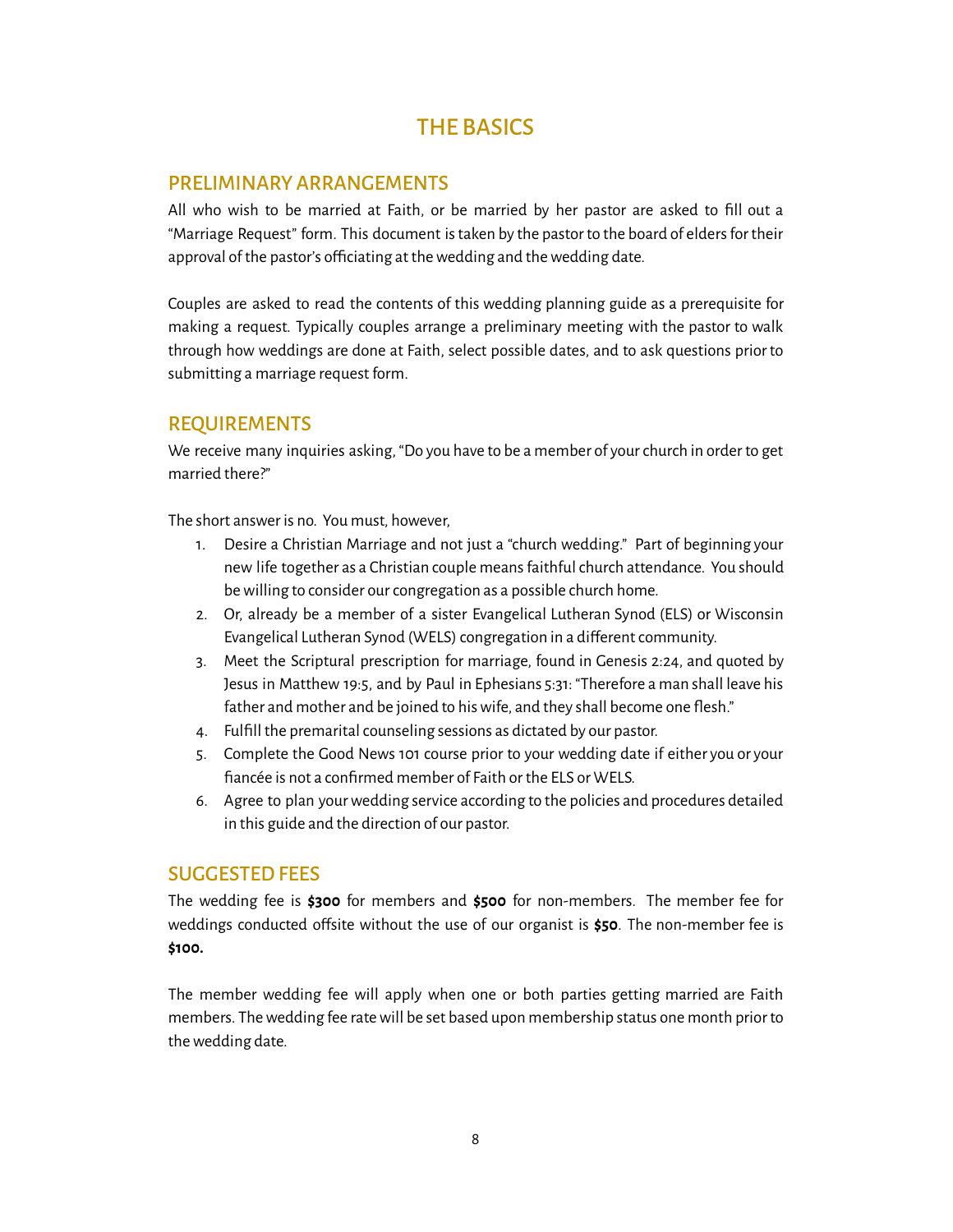The wedding fee covers premarital classes, a stipend to the janitor and the incidental costs. The non-member fee also includes a pastor stipend. The fee also covers use of one of our organists and a music planning consultation, attendance and playing for the rehearsal, playing for the service itself.

To include visiting musicians or clergy in your service, Faith's pastor must consult with you and give approval. Generally, our congregation's organist and pastors perform the weddings in our facility. (For much more information on the use of guest musicians and clergy see the **Music Guidance** and **Visiting Clergy** sections.)

The janitor fee portion of the wedding fee covers the custodial costs of preparing the building for your rehearsal and wedding, and preparing it for regular use after your wedding. Excessive mess requiring additional cleaning hours beyond the norm for a wedding yoursizewill incur additional charges. Typically it is good practice to place trash in receptacles and put things back where you found them. Repair costs of damage to the facility and its furnishings caused by behavior deemed reckless and disrespectful of the Lord's housewill be billed to you.

When you receive a signed Marriage Agreement from the board of elders you may secure the approved date by remitting a **\$50** non-refundable deposit payable to "Faith Lutheran Church." The receipt of this deposit finalizes the reservation of the date. The deposit is credited toward the wedding fee. The balance is due when you deliver the wedding license to the church office no less than one week prior to the wedding date.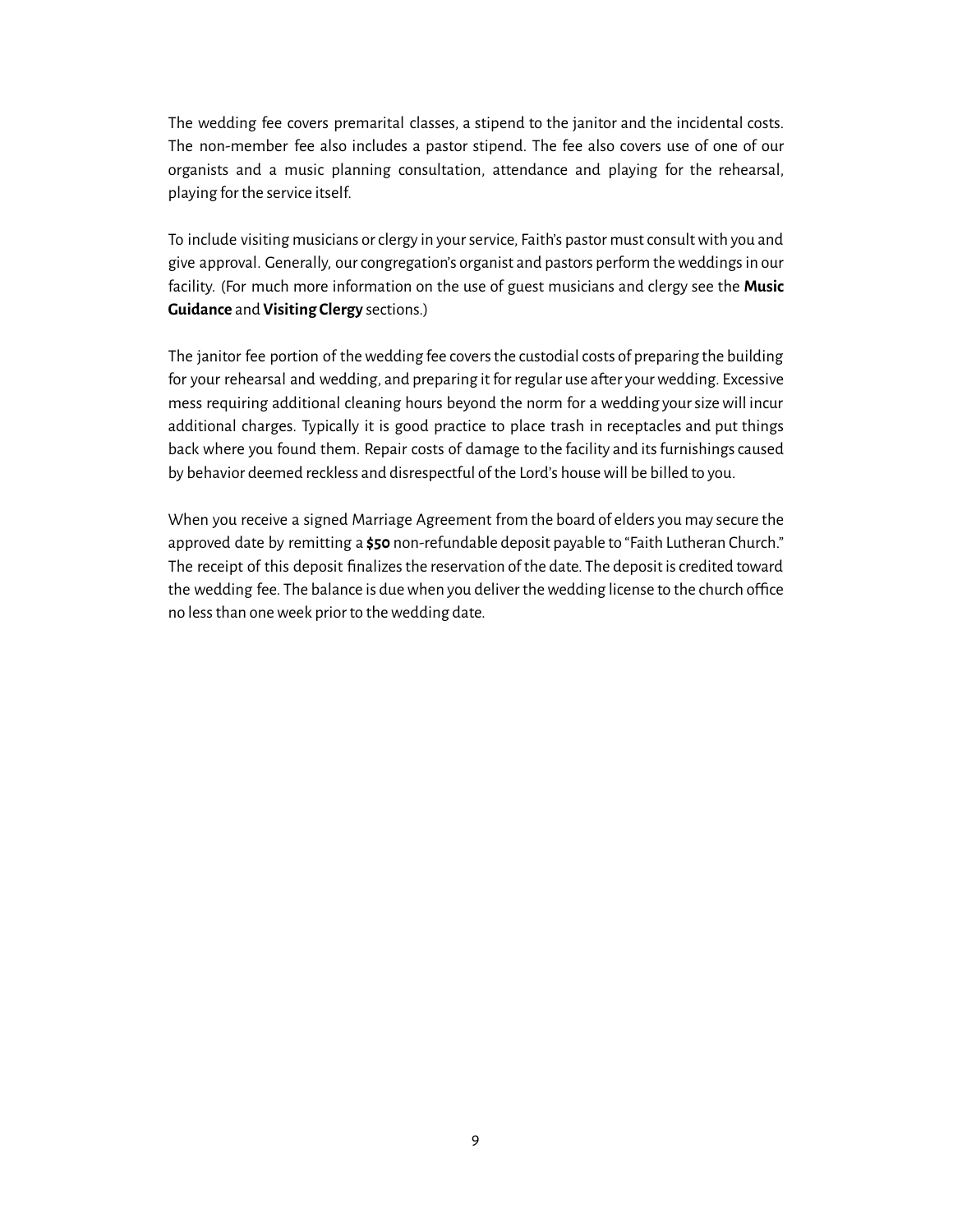## MARRIAGE COUNSELING

<span id="page-9-0"></span>Marriage has been instituted by God (Gen 2). As such, we treat it with respect. Faith Lutheran church does not perform "church weddings" but "Christian marriages." In order to help couples learn what a Christian marriage looks like, Faith Lutheran Church ofers Christian Marriage Counseling. All couples are required to complete these sessions prior to their wedding at Faith.<sup>1</sup> Those who are not communicant members of our fellowship will also be required to take our Good News 101 course.

#### <span id="page-9-1"></span>GOODNEWS 101

Good News 101 is a short, regularly offered course designed to introduce people to the Biblical and Lutheran Faith. Upon completion of this five-session course, participants may continue on to our Good News 201 course. After both courses, those who find themselves in agreement with what they have been taught are invited to join our congregation as communicant members. Those completing the 101 course, but having not begun 201 or deciding Faith is not the church for them will still have their marriage service conducted at Faith as agreed upon in the "Marriage Agreement" form. You are to complete the 101 course prior to your wedding date, so plan accordingly and arrange your schedules. Couples have reported thisto be awise investment not only in their faith lives, but also their relationship.

#### <span id="page-9-2"></span>PREMARITAL COUNSELING

A minimum of six premarital counseling sessions with our pastor is our standard expectation. During these sessions you will work on service planning, examine what the Bible says about the origins and purpose of marriage, learn the God-given roles for husbands and wives, and apply Scripture to a variety of practical issues. These sessions also serve to develop the relationship between you and Pastor.

One note about our Pastor: Our Pastor is neither a clinical counselor nor therapist. He is a shepherd of souls who uses the Word and Sacraments to care for the sheep entrusted to him. The counsel he will give you is not only Bible-based, it is Gospel-oriented. This will make these sessions an important part of your marriage preparations.

On the next page is a typical outline of premarital counseling:

<sup>1</sup> Equivalent counseling may be completed at another church by another pastor orcongregation in our fellowship (ELS, WELS, or worldwide CELC). A letter from that church or pastor will be required.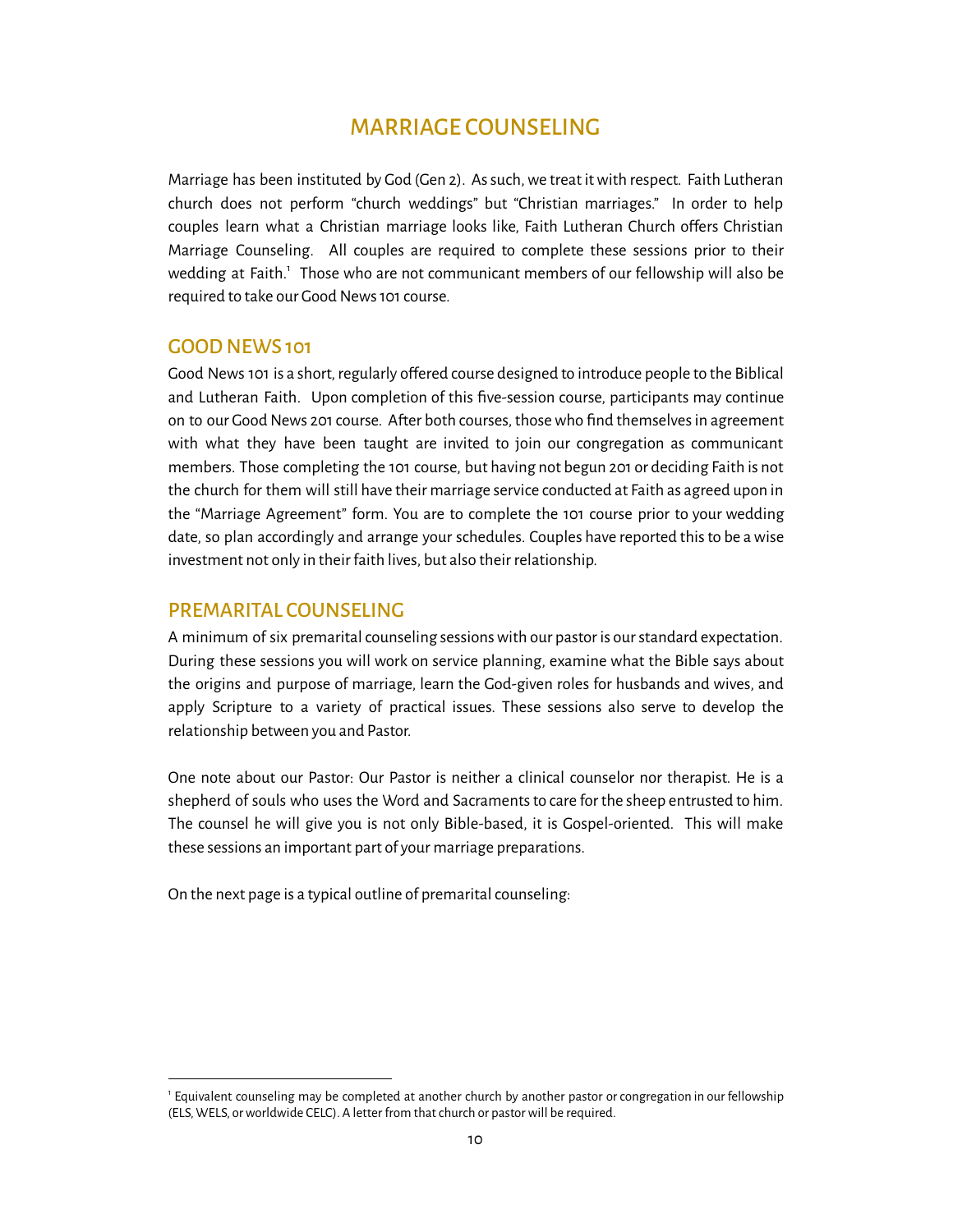#### <span id="page-10-0"></span>PREMARITAL COUNSELING SESSION SCHEDULE

- 1. **INTRODUCTION.** Meet & Greet. Wedding Questionnaire & Bible Knowledge Assessment. "Family Vocation" book is handed out. Read chapter 1 in class (6 pages). Assignment: Read ch. 2-3 and doworksheet. Complete Questionnaire&Assessment (if not done yet)
- 2. **VOCATION & MARRIAGE.** Go over worksheet. Read God's institution of marriage (Gen 2) and problem of sin and God's solution (Gen 3). Marriage plan is handed out. Assignment: Read ch. 4-5 and doworksheet (due session #4).
- 3. **THE MARRIAGE SERVICE.** Go throughwedding service, learning the symbolism and theology behind each part. Talk about practical things about the "big day." Marriage plan is handed out.

Assignment: Continue reading ch. 4-5 (if not completed). Begin filling out marriage plan.

- 4. **THE OFFICES OF HUSBAND & WIFE**. Go over worksheet. Talk about husbandly & wifely things. Questions on marriage plan? Assignment: Read ch. 6 and doworksheet. Continue filling out marriage plan.
- 5. **SEX & VOCATION.** Go over worksheet. Review the 10 Commandments from the Small Catechism, especially 1st, 4th & 6th. Questions on marriage plan? Assignment: Read ch. 7 and doworksheet. Finish filling out marriage plan.
- 6. **THE CROSSES OF MARRIAGE.** Go over worksheet. Look at Jesus' teaching on marriage.
- 7. **(IFNEEDED) CONCLUSION & REVIEW.**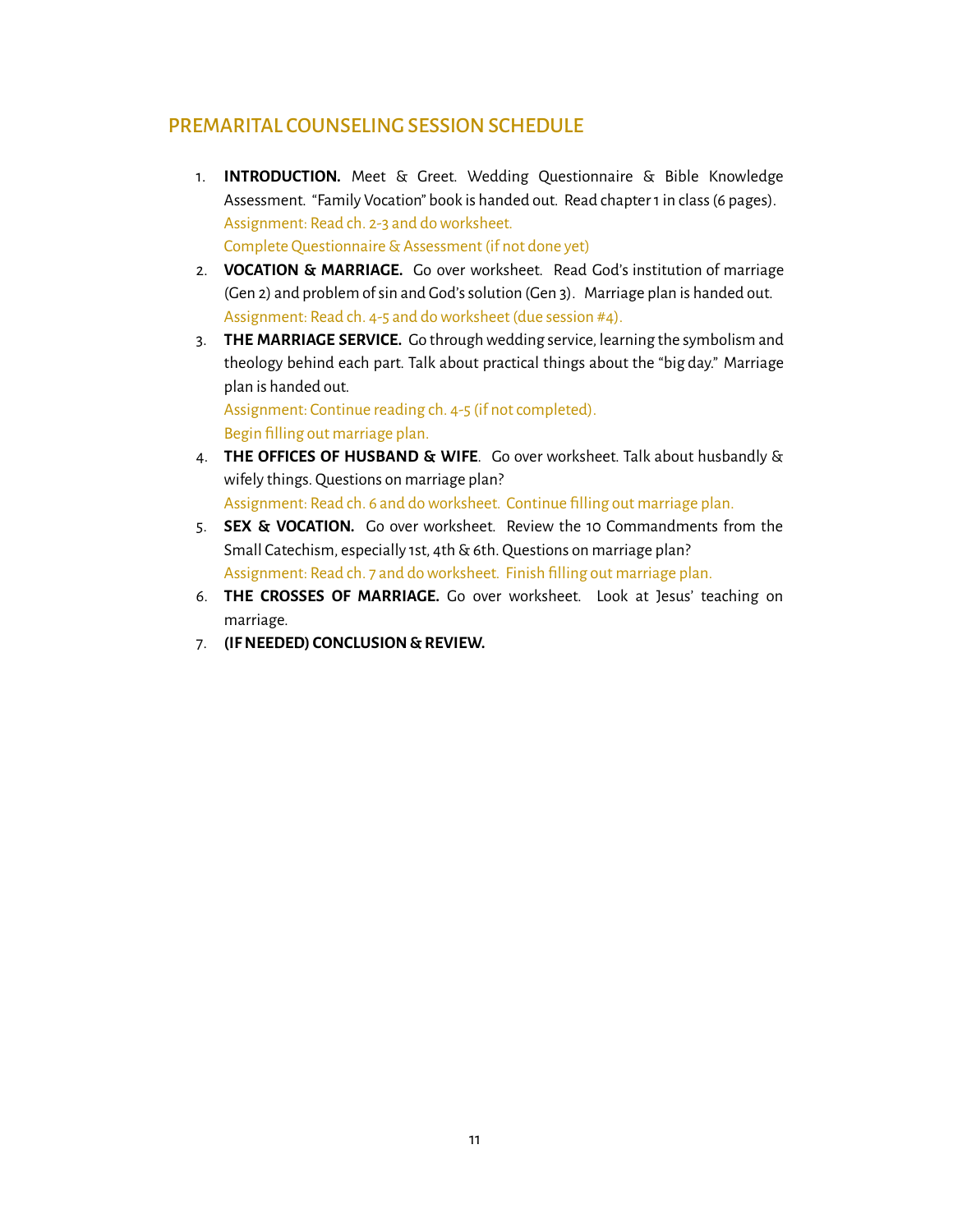## GENERAL INFORMATION & POLICIES

#### <span id="page-11-1"></span><span id="page-11-0"></span>PARKING

There are surface parking lots on the church property ofering ample space forcapacity of the sanctuary. Parking on Washington St. in front of the church is also available. We are a block away from the downtown section of Oregon with even more parking.

#### <span id="page-11-2"></span>**ACCESS FOR THE DISABLED**

Only the upper floor is accessible to wheelchairs via an outside ramp. Bathrooms are downstairs. Please consider this when planning your event.

#### <span id="page-11-3"></span>DRUG & ALCOHOL POLICY

The use of alcohol or any illegal drugs anywhere on the church property during anywedding related activity by those associated with the wedding is prohibited.

#### <span id="page-11-4"></span>**KITCHENUSE**

Wedding parties are welcome to use the kitchen for lunches on the day of thewedding. Table service is not included in the wedding fee, however, and wedding parties should bring their own.

#### <span id="page-11-5"></span>**RECEPTIONS**

Our fellowship hall downstairs is capable of hosting small receptions either after wedding rehearsals or wedding services. Tables are usually set up for Bible Study. If you desire more, we have additional tables and chairs available. Set-up and take-down of these will be your responsibility.

#### <span id="page-11-6"></span>MARRIAGE LICENSE

In order to be married in the State of Wisconsin you must have a valid marriage license. Information can be found here:

[https://www.countyofdane.com/clerk/marriage\\_license.aspx](https://www.countyofdane.com/clerk/marriage_license.aspx)

#### <span id="page-11-7"></span>VISITING CLERGY

Faith Lutheran Church welcomes the participation of visiting clergy of the Evangelical Lutheran Synod (ELS) or the Wisconsin Evangelical Lutheran Synod (WELS) in marriage services. If you have a pastor from a home church, or a family member ordained in these denominations who wants to be involved in the marriage service, we are happy to accommodate you. For confessional reasons we cannot accommodate clergy of other denominations leading our worship services. To do so misrepresents the teachings of Scripture upon which this congregation has pledged to stand.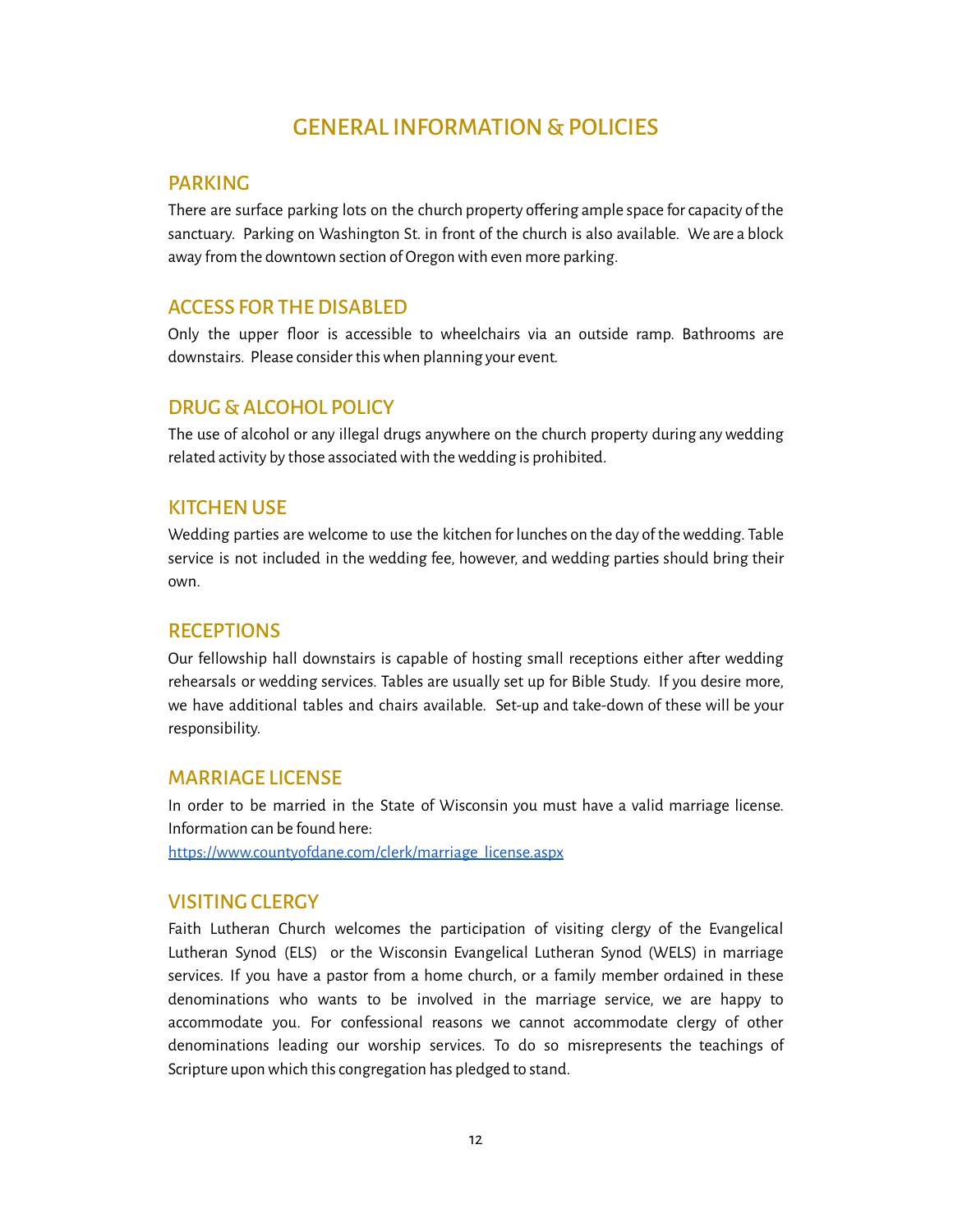## WEDDING SERVICE INFORMATION & POLICIES

#### <span id="page-12-1"></span><span id="page-12-0"></span>THE REHEARSAL

Rehearsals normally take place the day before the wedding from 6:00 pm  $-$  7:00 pm. It is essential that all members of yourwedding party be present and on time – including parents, ushers, master of ceremonies. The pastor and organist also attend the rehearsal. The rehearsal is typically the beginning of the weekend's celebration of your marriage. It is an opportunity for members of your wedding party to get acquainted with the worship space and become comfortable with their responsibilities for the coming day. In the case of small weddings the pastor will discuss with you whether or not you wish to have a formal rehearsal the night before.

#### <span id="page-12-2"></span>DRESSING ROOMS & KITCHEN

Dressing rooms are available for your use on the day of your wedding in the downstairs classrooms. Faith is not responsible for items let in the building overnight. The rooms are to be left in good condition. Any trash should be cleaned up and disposed of properly before the wedding party leaves the building. You may bring snacks, lunches and non-alcoholic beverages to the kitchen either at the time of the rehearsal or on the wedding day. The refrigerator, stoves and microwave are available for your use. Faith does not supply plates, napkins, cups or glasses. It isimportant to assign a person (who is not in thewedding party) to remove all your belongings from the dressing rooms ater the service. This person[s] should also be tasked with putting things back the way they were found and the picking up of any trash and meal leftovers in the kitchen.

#### <span id="page-12-3"></span>THE SANCTUARY

Faith's sanctuary seats approximately 225 people (can be extended to 250 or more if balcony and transept(s) are used. There are 16 pews on either side of the aisle. The baptismal font will be relocated from the front center aisle to the center of the North transept for weddings.

The sanctuary is decorated with seasonal paraments on the altar, pulpit, and lectern. The pastor also wears a stole corresponding to the color. The parament and stole colors are based on the lectionary and will, under normal circumstances, not be changed for weddings, since a wedding takes place within the life of the church. Please note the following colors of the various seasons of the church year:

Advent – blue Christmas –white Epiphany –white Gesimatide – green Baptism of Jesus –white Ash Wednesday – black Lent – purple Good Friday – black Easter –white Pentecost – red

Holy Trinity –white Trinity Season – green Reformation – red All Saints –white Last Sunday –white Festivals of the Church – red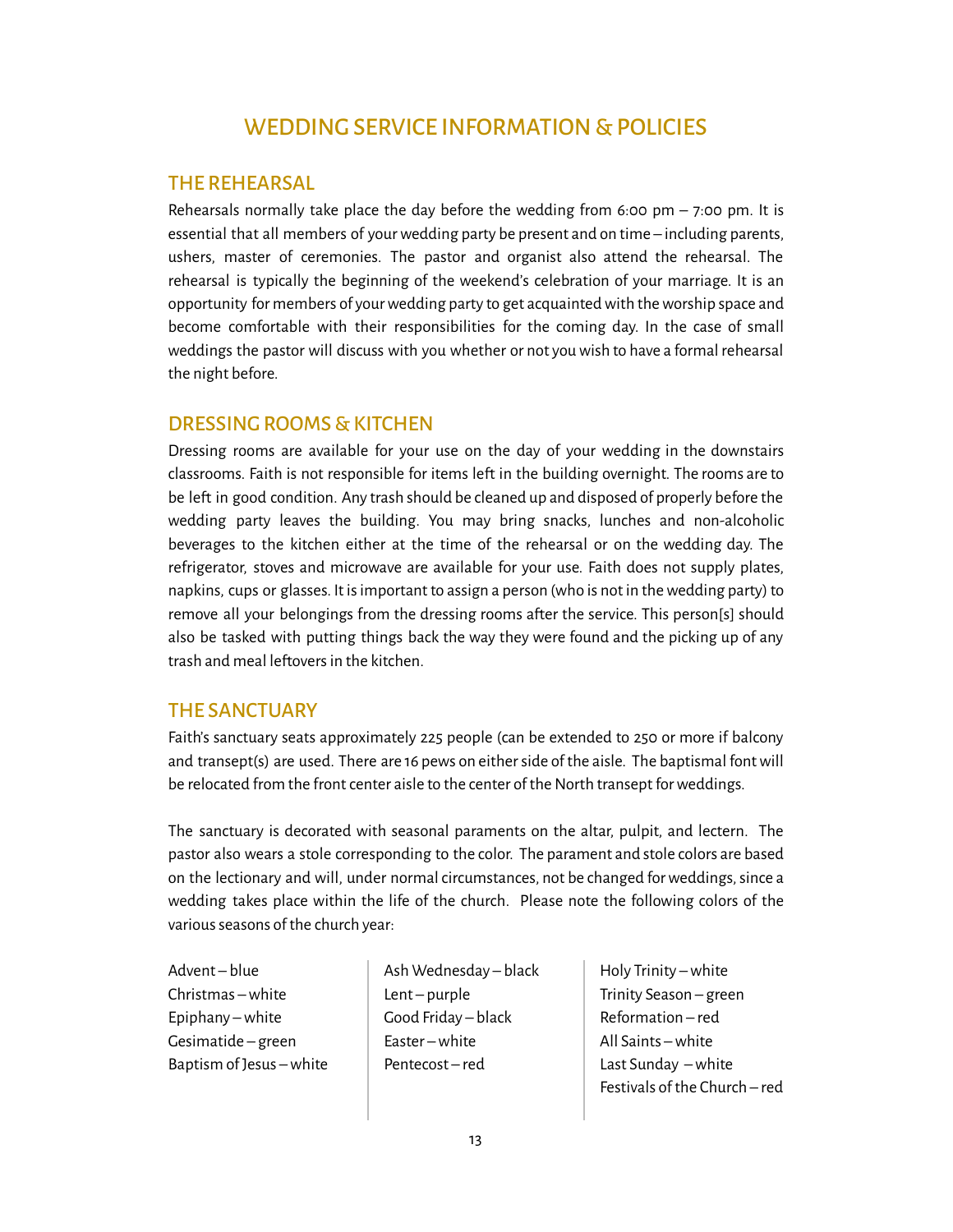#### <span id="page-13-0"></span>**DECORATIONS**

Decorating the sanctuary for yourwedding is allowed, but your plans must be approved by the pastor. Oten bows will be attached to the end of the rows or on the communion rail. The chancel can accommodate candelabras and other free standing fixtures.

As a general rule decorations can go anywhere in the sanctuary expect on or in front of the altar. Flowerscan go on the shelf above the altar. It is your responsibility to assign someone to take down the decorations after the wedding service.

#### <span id="page-13-1"></span>**CANDLES**

The two altar candelabras will be lit for your wedding. During Advent, the Advent Wreath candles may be lit. During Christmas and Epiphany, the Christ Candle may be lit.

If you desire additional candles such as free standing candelabras, youwill need to rent them from your florist or another supplier. You should purchase dripless tapers for the candelabras as you are responsible for any additional costs incurred to clean wax off the flooring in the chancel. If you plan to have a unity candle ritual, you are responsible for providing the large center candle and two long burning, dripless tapers.

#### <span id="page-13-2"></span>**FLOWERS**

Flower arrangements are welcome in the chancel. Your arrangements should be in self-contained vases. Flowers may be placed on the shelf above the altar, but not on the altar itself. You are invited and welcome to leave flowers from your wedding in the sanctuary for the Sunday services.

You are welcome to have flower arrangements or candles displayed in honor or memory of loved ones. This information can be included in your wedding bulletin.

#### <span id="page-13-3"></span>PHOTOGRAPHY / VIDEOGRAPHY

Photographs in sanctuary are normally scheduled two hours prior to the start of the service and should be completed 45 minutes prior to itsstart. They are also taken ater the service.

Once the wedding party, bride and groom have arrived at the chancel during the service, photographs may be taken without a lash from the back of the sanctuary or balcony. Photographers may take pictures from inside the door to the Pastor's Ofice, but he/she will need to walk through the basement to get there. The door will need to be left open. They may not freely move throughout the sanctuary during the service.

Videographers - only with cameras restricted to tripods and in one place for the duration of the service - may also use Pastor's ofice or the North or South transepts. They may also use the back of the sanctuary or balcony during the worship service.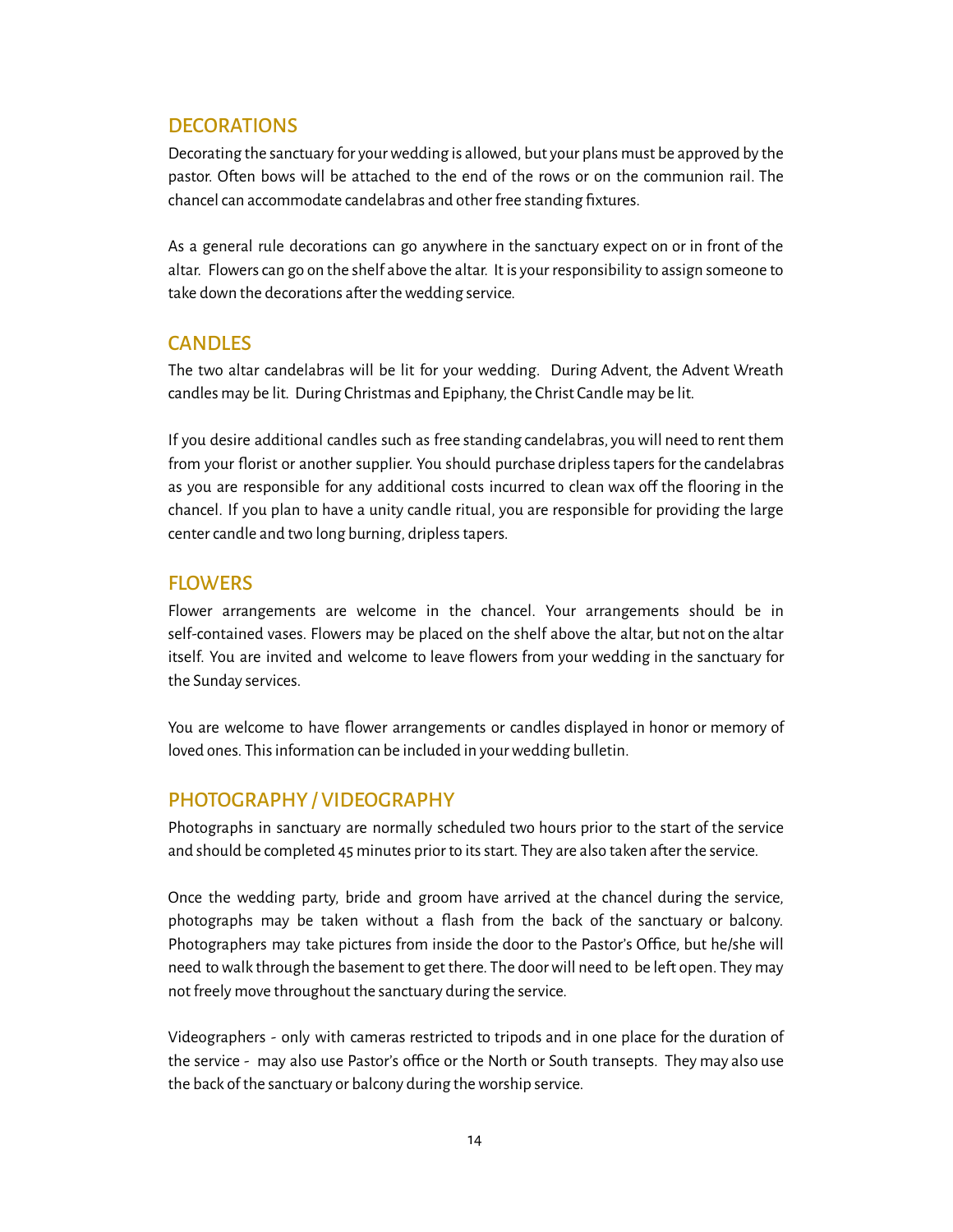#### <span id="page-14-0"></span>**MISCELLANEOUS**

Faith does not permit the throwing of plastic confetti, rice, or birdseed either inside or outside the church building. Only fake flowers may be dropped during the processional. Once the wedding party is outside it is permissible to throw flower petals or to blow bubbles. (Note: bubbles and colored flower petals may stain fabric.)

Faith does not permit live animals in the building.

Faith does not permit smoking in the building.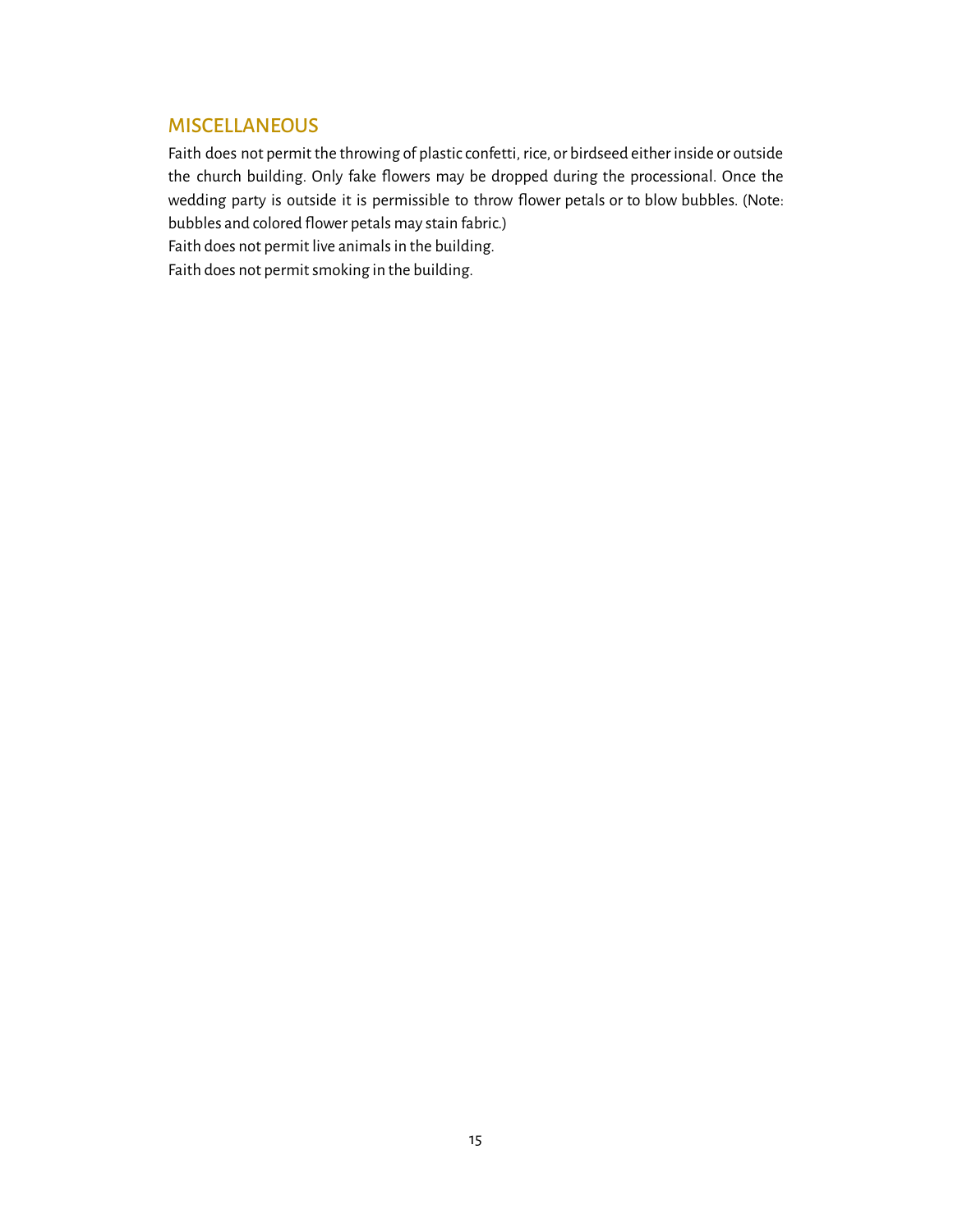## SERVICE PLANNING

#### <span id="page-15-1"></span><span id="page-15-0"></span>ORDER OF CHRISTIAN MARRIAGE

The marriage service will follow rites contained either in the Evangelical Lutheran Synod's (ELS) "Handbook of Ministerial Acts" or from the Wisconsin Evangelical Lutheran Synod's (WELS) hymnal, "Christian Worship: A Lutheran Hymnal." For a more ornate service, the service may also be paired with Vespers or Matins depending on time of day from one of our hymnals.

These rites celebrate God's gracious gift of marriage. The congregation shares the joy of the bride and groom asthey publicly promise lifelong love and faithfulnessto each other.

#### <span id="page-15-2"></span>VOWS

The Vows contained in either of these rites are Biblically based and Christ-centered. The love that the bride and groom share for each other comes only as a result of the love of Christ for them. Therefore, these vows will not be replaced. If the couple desires to say additional personal vows to each other, they are encouraged to do so in letters delivered to each other the morning of theirwedding day, or at the reception.

#### <span id="page-15-3"></span>MUSIC GUIDANCE

The marriage rite is a liturgy of the church celebrating God's git of marriage. It is part of the ministry of our congregation which offers its witness and support to you and who, with you, seek God's blessing on your marriage. As such, only that which is appropriate for theworship of God is included in the wedding service.

Music chosen on the basis of Christian themes of faithfulness, Christ's self-giving love, and seasonal context are most appropriate. (See the Hymns section on page 23.) Secular music based on the theme of love for one another is appropriate for thewedding reception, not the worship of God Almighty in his house of prayer.

Here's some additional information to make planning music for your wedding an easy task:

- 1. It is our practice that Faith Lutheran Church organists or instrumentalists lead the music for all weddings held at our church. In rare circumstances visiting musicians may lead the music provided they are competent musicians and understand our liturgical services.
- 2. The pastor will begin assisting you with music selection issues already in the premarital counseling sessions.
- 3. Contact the church organist at least two months before your wedding date to schedule a consultation regarding all your wedding music. The consultation is included in the organist portion of the church fee. They usually take less than 30 minutes and often can be arranged for after a worship service.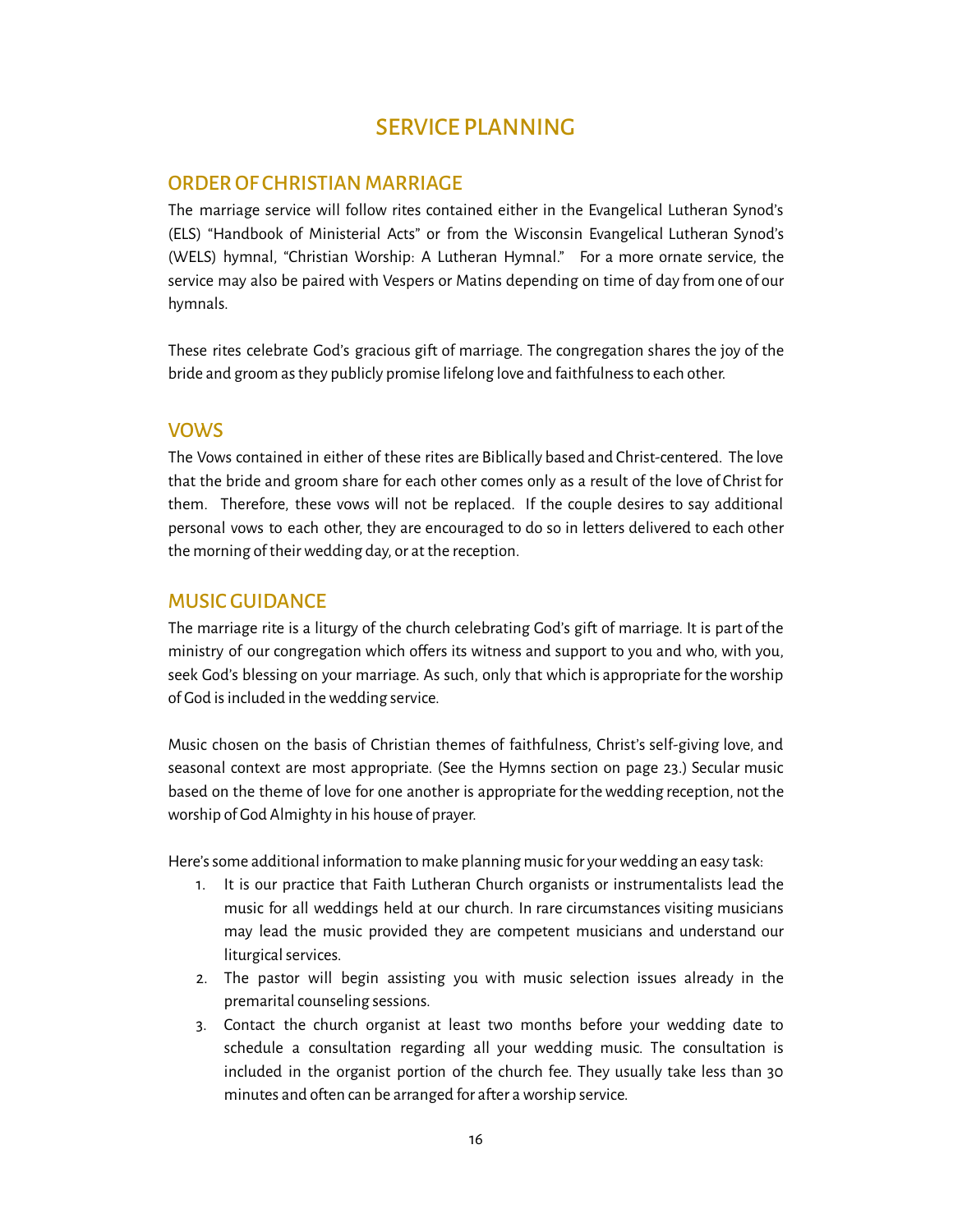- 4. Regarding the selection of music, especially vocalsolos:since thewedding ceremony is a worship service of the congregation, selections must be appropriate for use at any service (ie sacred in nature, in keeping with the doctrines of thischurch). Solo pieces to be included in any wedding service must be submitted to the pastor for his approval prior to arranging a consultation with the organist.
- 5. Please note that soloist and instrumentalist (other than organist) fees are not included in the Faith fee schedule. It is your responsibility to remunerate these additional musicians directly.

#### <span id="page-16-0"></span>**HYMNS**

Our hymnal has a section of marriage hymns (600-604). Below is a list of other suggested hymns from our hymnal, *Christian Worship*. If you desire the use of a hymn or song not appearing in our hymnal, you must submit a copy of it to the pastor for his approval prior to your scheduling a consultation with the organist. If approved, you are also responsible for securing permission from the copyright holder to reproduce the song in the bulletin.

Abide, O Dearest Jesus| **333** All People that on Earth Do Dwell | **233** *†* Alleluia! Let Praises Ring! | **241** Alleluia! Sing to Jesus|**169** Beautiful Savior| **369** For the Fruit of His Creation | 611 Go, My Children,with My Blessing | **332** Hear Us Now, Our God and Father | **603** HowFirm a Foundation | **416** Let All Things Now Living | 260 Let Us Ever Walkwith Jesus| **452** Love Divine, All Love Excelling | **365** Love in Christ Is Strong and Living | **490** Love Is the Gracious Gift | 505 Lord, When Your Glory I Shall See | **219** (may be sung to tune of**100**) NowThank We All Our God | **610** O God, Our Help in Ages Past | 441 Oh, that IHad a Thousand Voices| **242** Open NowThy Gates of Beauty | **255** Our Father, By Whose Name | 501 Praise God, from Whom All Blessings Flow| **334** Praise to the Lord, the Almighty | **234** Songs of Thankfulness and Praise | **82** *†* Wake, Awake, ForNight is Flying | **206** We Now Implore God the Holy Ghost | **190** 

*† These hymns are the "queen" and "king" of chorales, and have been traditional Lutheran wedding hymns* for nearly 500 years, both speaking of marriage as a picture of Christ's marriage to His church.